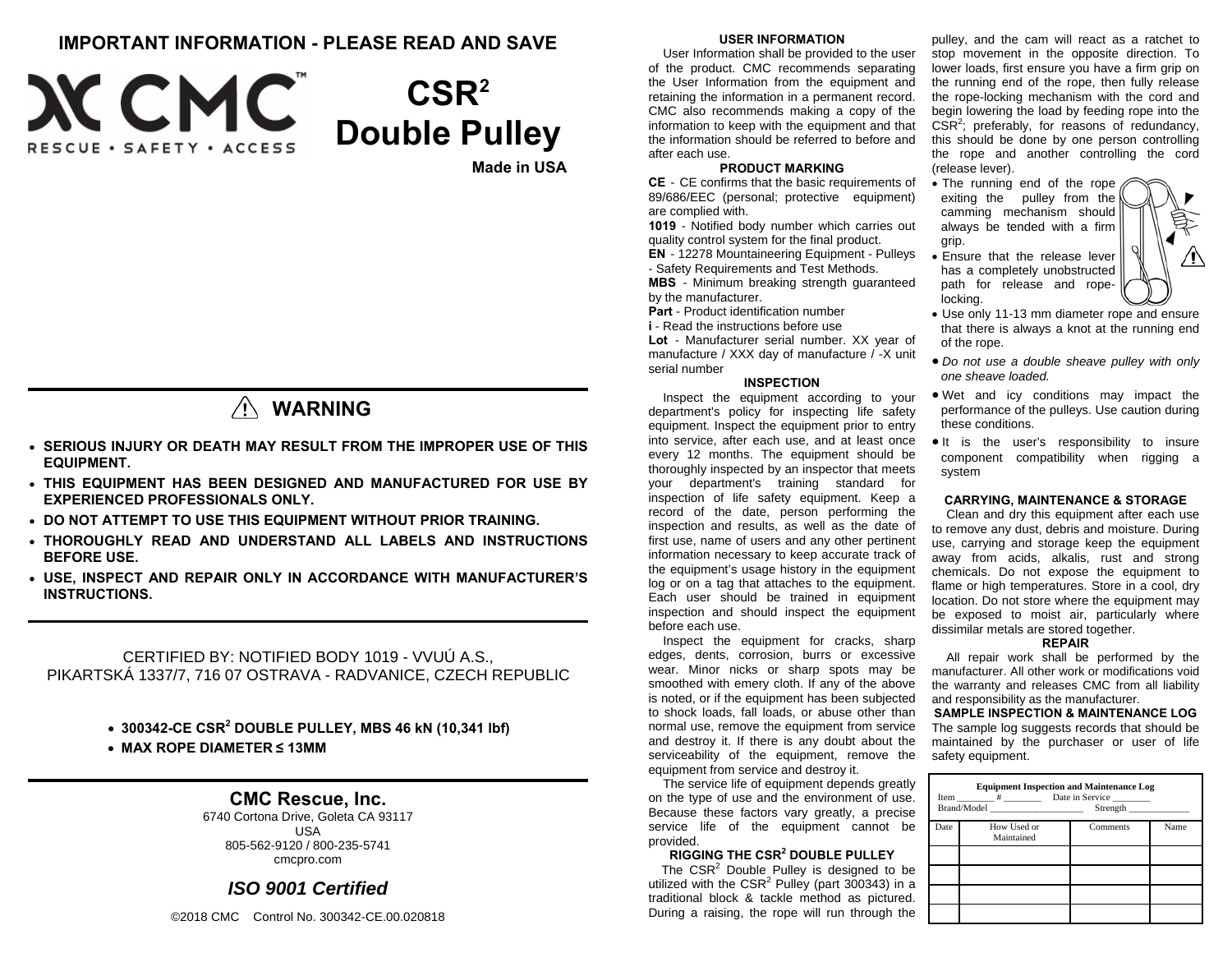### **WICHTIGE INFORMATIONEN - BITTE LESEN UND AUFBEWAHREN**



**Hergestellt in den USA** 

# **WARNUNG**

- **UNSACHGEMÄSSE ANWENDUNG DIESES PRODUKTS KANN ZU SCHWEREN VERLETZUNGEN UND ZUM TOD FÜHREN.**
- **DIESE AUSRÜSTUNG WURDE AUSSCHLIESSLICH FÜR DIE VERWENDUNG DURCH ERFAHRENES FACHPERSONAL ENTWICKELT UND HERGESTELLT.**
- **VERWENDEN SIE DIESE AUSRÜSTUNG NICHT OHNE VORHERIGE EINWEISUNG.**
- **VOR DER VERWENDUNG MÜSSEN ALLE ANWEISUNGEN UND KENNZEICH-NUNGEN GELESEN UND VERSTANDEN WERDEN.**
- **NUTZUNG, ÜBERPRÜFUNG UND REPARATUR NUR IN ÜBEREINSTIMMUNG MIT DEN HERSTELLERANGABEN.**

ZERTIFIZIERT DURCH: BENANNTE STELLE 1019 – VVUÚ A.S., PIKARTSKÁ 1337/7, 716 07 OSTRAVA – RADVANICE, TSCHECHISCHE REPUBLIK

- **300342-CE CSR2 DOUBLE PULLEY, MBS 46 kN**
- **MAX. SEILDURCHMESSE ≤ 13MM**

### CMC Rescue, Inc. 6740 Cortona Drive, Goleta, CA 93117

USA 805-562-9120 / 800-235-5741 **cmcpro.com** 

## *ISO 9001-Zertifizierung*

©2018 CMC Kontrollnummer 300342-CE.00.020818

### **BENUTZERINFORMATIONEN**

Die Benutzerinformationen müssen dem Benutzer des Produkts ausgehändigt werden. CMC empfiehlt die getrennte Aufbewahrung der Benutzerinformationen von der Ausrüstung und eine Daueraufzeichnung der Informationen. CMC empfiehlt außerdem das Anfertigen einer Kopie der Benutzerinformationen, um diese mit der Ausrüstung mitzuführen und sie vor und nach der Verwendung zur Hand zu nehmen.

### **PRODUKTKENNZEICHNUNG**

 **CE** – CE bestätigt, dass die grundlegenden Anforderungen der Richtlinie 89/686/EEC (für persönliche Schutzausrüstungen) erfüllt werden.

**1019** – Nummer der benannten Stelle, die für die Qualitätskontrolle des endgültigen Produkts verantwortlich ist.

Sicherheitstechnische Anforderungen und Prüfverfahren.

MBS - Die vom Hersteller garantierte Mindestbruchfestigkeit.

**Part** – Produktidentifikationsnummer

**i** – Vor der Verwendung Anweisungen lesen **Lot** – Seriennummer des Herstellers. XX Herstellungsjahr / XXX Herstellungstag / X Seriennummer der Ausrüstung

### **ÜBERPRÜFUNG**

 Überprüfen Sie die Anlage gemäß den Richtlinien des hiesigen Polizeireviers bezüglich von Lebensrettungsanlagen. Inspizieren Sie die Anlage vor der Inbetriebnahme, nach jeder Verwendung und mindestens einmal alle 12 Monate. Die Anlage sollte sorgfältig von einem Prüfer geprüft werden, der den Schul -ungsnormen für die Inspektion von Lebensrettungsanlagen Ihres Polizeireviers entspricht. Führen Sie Bericht über das Datum, die Person, die die Inspektion durchführt sowie das Ergebnis und das Datum der ersten Inbetriebnahme, den Namen des Benutzers und alle anderen einschlägigen Informationen, die erforderlich sind, um eine genaue Übersicht der Verwendung des Geräts im Anlagenprotokoll oder auf einem Etikett zu führen, das an der Anlage angebracht wird. Jeder Anwender sollte für die Inspektion der Anlage geschult sein und sie vor jeder Anwendung prüfen.

Überprüfen Sie die Ausrüstung auf Risse, scharfe Kanten, Vertiefungen, Korrosion, Grate oder übermäßigen Verschleiß. Kleine Fehler oder scharfe Stellen können mit Schleifleinen beseitigt werden. Der Schwenkkopf und die Seilscheiben dürfen sich nicht "drehen", müssen aber frei beweglich sein. Der Entriegelungshebel muss innerhalb seines Bewegungsbereichs frei beweglich sein. Wird das oben genannte festgestellt oder die Ausrüstung wurde einer Stoßbelastung, Fallbelastung oder einem Missbrauch außerhalb der normalen Verwendung ausgesetzt, die Ausrüstung außer Betrieb nehmen und entsorgen. Falls irgendwelche Zweifel bezüglich der Gebrauchstauglichkeit der Ausrüstung bestehen, die Ausrüstung außer Betrieb nehmen und entsorgen.

Die Lebensdauer der verwendeten Ausrüstung für den Rettungseinsatz ist stark von der Nutzungsart und Nutzungsumgebung abhängig. Da diese Faktoren im Allgemeinen sehr variieren, ist eine genaue Angabe der Lebensdauer dieser Ausrüstung nicht möglich.

### AUSRÜSTUNG DER CSR<sup>2</sup> DOPPELSEILROLLE

Die CSR<sup>2</sup>-Doppelseilrolle ist für die Verwendung mit der CSR<sup>2</sup>-Seilrolle (Teilnummer 300343) als herkömmliche Flaschenzugmethode vorgesehen, wie abgebildetWährend eines Anhebens verläuft das Seil durch die Seilrolle und der Nocken reagiert hier als Sperrvorrichtung zur Verhinderung der Bewegung in die entgegengesetzte Richtung. Beim Absenken von Lasten stellen Sie zuerst sicher, dass Sie das ablaufende Ende fest im Griff haben, öffnen dann die Seilblockiervorrichtung mit der Leine und lassen die Last langsam ab, indem Sie das Seil langsam in die CSR<sup>2</sup> ablassen; aus Gründen der Redundanz sollte dieser Vorgang vorzugsweise mit 2 Personen durchgeführt werden, eine Person kontrolliert das Seil, die andere die Leine (Entriegelungshebel).

- · Das von der Klemmvorrichtung aus über die Seilrolle austretende Seil muss immer fest gespannt sein.
- Stellen Sie sicher, dass der Entriegelungshebel komplett unversperrt ist, damit dieser geöffnet und das Seil
- blockiert werden kann. Verwenden Sie ein Seil mit
- 11-13 mm Durchmesser und stellen Sie sicher, dass sich am ablaufenden Ende ein Knoten im Seil befindet.
- *Verwenden Sie eine Doppelseilrolle niemals mit nur einer geladenen Rolle.*
- Durch Feuchtigkeit und Eis kann die Leistung der Seilrollen beeinträchtigt werden. Lassen Sie unter solchen Bedingungen besondere Vorsicht walten.
- Es liegt in der Verantwortung des Benutzers, bei einem Einsatz des Systems die Kompatibilität festzustellen.

#### **TRANSPORT, WARTUNG & LAGERUNG**

Ausrüstung nach jeder Verwendung reinigen und trocknen, um so Staub, Ablagerungen und Feuchtigkeit zu entfernen. Bei Verwendung, Transport und Lagerung die Ausrüstung von Säuren, Laugen, Rost und starken Chemikalien fernhalten. Diese Ausrüstung keinen offenen Flammen oder hohen Temperaturen aussetzen. Das Produkt An einem kühlen und trockenen Ort lagern. Die Ausrüstung nicht an einem feuchten Ort lagern, vor allem nicht dann, wenn dort verschiedene Metalle gelagert werden.

#### **REPARATUR**

Alle Reparaturarbeiten müssen vom Hersteller durchgeführt werden. Alle anderen Arbeiten oder Modifikationen führen zum Erlöschen der Garantie und entbinden CMC von jeglicher Haftung und Verantwortung als Hersteller.

#### **SAMPLE INSPEKTION & WARTUNGSPROTOKOLL**

Das Beispielprotokoll schlägt Aufzeichnungen vor, die vom Käufer oder Benutzer der Sicherheitsausrüstung aufbewahrt werden sollten.

| <b>Ausrüstungs-Inspektions-und Wartungsprotokoll</b><br>Datum im Dienst<br>Artikel #<br>Markenmodell<br>Stärke |                                   |             |      |  |  |  |
|----------------------------------------------------------------------------------------------------------------|-----------------------------------|-------------|------|--|--|--|
|                                                                                                                | Datum Wie verwendet oder Gewartet | Bemerkungen | Name |  |  |  |
|                                                                                                                |                                   |             |      |  |  |  |
|                                                                                                                |                                   |             |      |  |  |  |
|                                                                                                                |                                   |             |      |  |  |  |

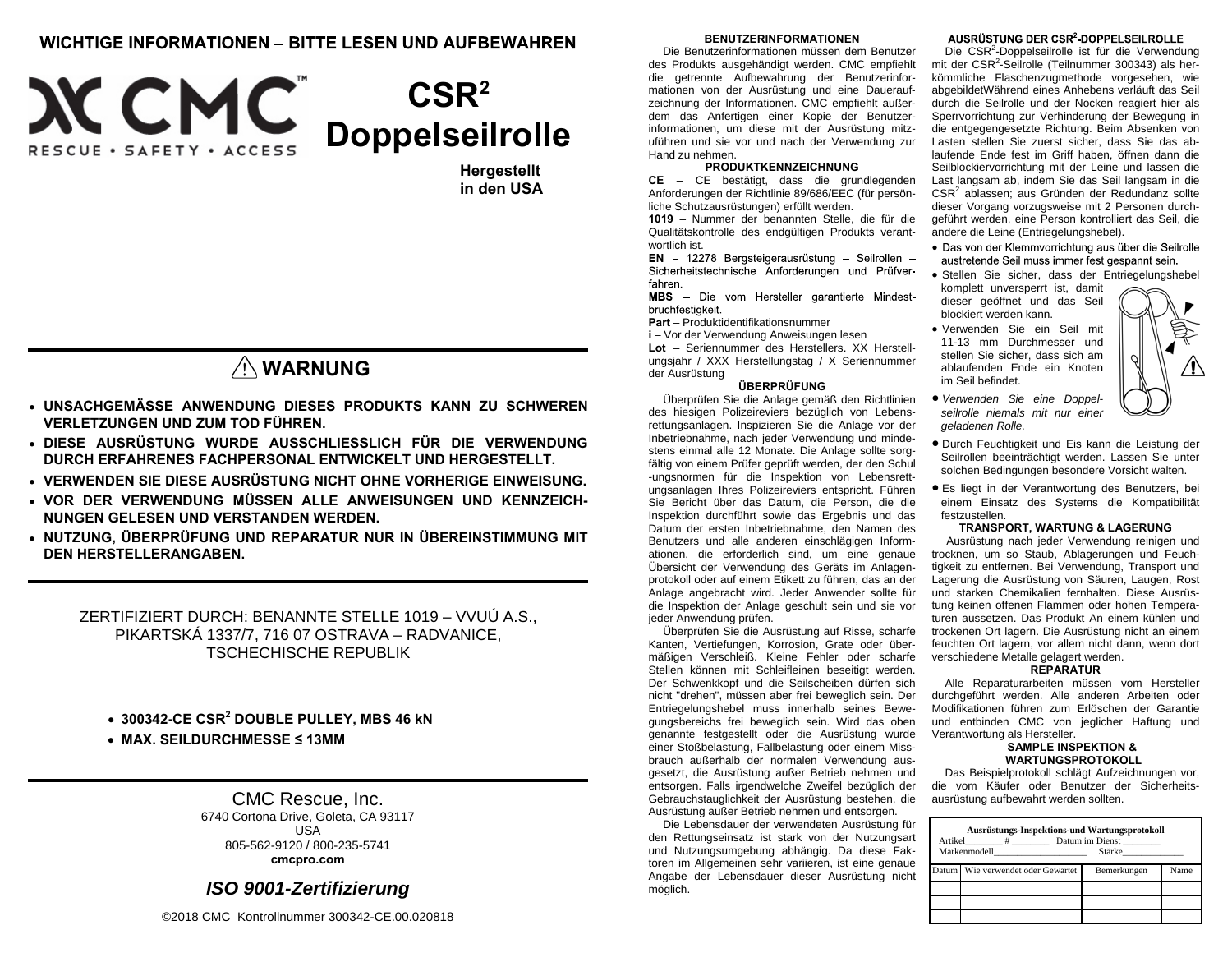# INFORMATIONS IMPORTANTES - À CONSULTER ET À ENREGISTRER





**Fabriqué aux USA** 

# **MISE EN GARDE**

- **UNE MAUVAISE UTILISATION DE CET ÉQUIPEMENT PEUT ENTRAÎNER DE GRAVES BLESSURES OU LA MORT.**
- **CE MATÉRIEL A ÉTÉ CONÇU ET FABRIQUÉ POUR UNE UTILISATION RESERVEE AUX SEULS PROFESSIONNELS EXPERIMÉS.**
- **NE PAS TENTER D'UTILISER CET ÉQUIPEMENT SANS FORMATION PRÉALABLE.**
- **VEUILLEZ LIRE ATTENTIVEMENT ET COMPRENDRE L'ENSEMBLE DES ÉTIQUETTES ET INSTRUCTIONS AVANT UTILISATION.**
- **N'UTILISER, INSPECTER ET REPARER CE PRODUIT QUE CONFORMÉMENT AUX INSTRUCTIONS DU FABRICANT**

CERTIFIÉ PAR : ORGANE NOTIFIÉ 1019 – VVUÚ A.S., PIKARTSKÁ 1337/7, 716 07 OSTRAVA – RADVANICE, RÉPUBLIQUE TCHÈQUE

- **300342-CE POULIE DOUBLE CSR2, MBS 46 kN**
- **DIAMÈTRE MAX DE CORDE ≤ 13mm**

### CMC Rescue, Inc. 6740 Cortona Drive, Goleta, CA 93117 USA

805-562-9120 / 800-235-5741 **cmcpro.com** 

### *Certifié ISO 9001*

©2018 CMC n° de contrôle 300342-CE.00.020818

### **INFORMATIONS UTILISATEUR**

Les informations utilisateur doivent être fournies à l'utilisateur du produit. CMC recommande de séparer les informations utilisateur de l'équipement, et de conserver ces dernières dans un dossier permanent. CMC recommande également de réaliser une copie des informations utilisateur, à conserver avec l'équipement. Il convient de consulter ces informations avant et après chaque utilisation.

### **MARQUAGE DU PRODUIT**

**CE** – Confirme que les exigences de base de 89/686 / CEE (équipement de protection personnel) sont respectées.

**1019** – Numéro de l'organisme notifié qui effectue un contrôle de qualité du produit final.

**EN** – Équipement d'alpinisme 12278 – Poulies – Exigences de sécurité et méthodes d'essai.

**MBS** – Force de rupture minimale garantie par le fabricant. **Pièce** – Numéro d'identification du produit

**i** – Lisez les instructions avant utilisation

Lot - Numéro de série du fabricant. XX année de fabrication / XXX jour de fabrication / -X numéro de série de l'unité

### **INSPECTION**

Veuillez inspecter l'équipement dans le respect de la politique de votre service relative à l'inspection des équipements de sécurité avant sa mise en service, après chaque utilisation et au moins une fois tous les 12 mois. L'équipement doit faire l'objet d'un contrôle minutieux réalisé par un inspecteur qui répond aux exigences de votre service relatives à l'inspection des équipements de sécurité. Veuillez conserver les informations relatives à la date, la personne effectuant l'inspection et les résultats de cette dernière ainsi que la date de première utilisation, le nom des utilisateurs ainsi que toute autre information pertinente nécessaire au suivi de l'utilisation de l'équipement. Vous pouvez le faire dans le journal de l'équipement ou sur une étiquette attachée à ce dernier. Chaque utilisateur doit être formé à l'inspection de l'équipement et doit réaliser une inspection avant chaque utilisation.

Inspectez l'équipement afin de vérifier l'absence de fissures, bords tranchants, bosses, corrosion, bavures ou usure excessive. Les aspérités mineures peuvent être lissées à l'aide de toile émeri. Les réas et les pivotantes doivent pouvoir tourner librement. Le levier de dégagement doit se déplacer librement dans toute sa plage de mouvement. Si l'un des points ci-dessus est relevé, ou si l'équipement a été soumis à des charges de choc, retenu une chute ou de toute autre utilisation autre qu'une utilisation normale, le retirer du service et le détruire. En cas de doute quant à la capacité du matériel, retirer l'équipement du service et le détruire.

La durée de vie des équipements utilisés pour les opérations de secours dépend grandement de leur type d'utilisation et de l'environnement d'utilisation. Ces facteurs pouvant considérablement varier, une durée de vie précise de l'équipement ne peut être indiquée.

### **ATTACHE DE LA POULIE DOUBLE CSR<sup>2</sup>**

La poulie double  $CSR^2$  est conçue pour être utilisée avec la poulie  $CSR^2$  (pièce n° 300343) selon une méthode traditionnelle de blocage et d'attelage, telle que représentée. Lors d'un levage, la corde coulissera dans un sens mais sera bloquée dans le sens opposé. Pour relâcher la charge, assurez vous de maintenir fermement le brin libre de la corde, puis actionnez a fond le levier de déverrouillage et commencez la descente en relâchant doucement la corde dans la poulie  $CSR<sup>2</sup>$ . De préférence, et pour des raisons de redondance, cette opération devrait être effectuée par une personne qui contrôle la corde tandis qu'une autre actionne le levier de déverrouillage au moyen de la cordelette.

- L'extrémité de la corde sortant de la poulie doit toujours être tendue et maintenue fermement.
- Assurez-vous que la course du levier de verrouillage n'est pas entravée et qu'il permet le verrouillage et le relâchement des cordes.



- N'utilisez que des cordes de 11 à 13 mm de diamètre et assurez-vous qu'un nœud est toujours présent à l'extrémité de la corde.
- *Ne pas utiliser de poulie double avec une seule poulie chargée.*
- Les conditions humides et glacées peuvent avoir une incidence sur la performance des poulies. Faites preuve de prudence avec ces conditions.
- Il incombe à l'utilisateur d'assurer la compatibilité des différentes pièces du gréage d'un système **TRANSPORT, ENTRETIEN ET STOCKAGE**

Nettoyez et séchez cet équipement après chaque utilisation pour éliminer toute poussières, débris et humidité. Pendant l'utilisation, le transport et le stockage de cet équipement, gardez-le à l'écart des acides, des alcalis, de la rouille et des produits chimiques solides. N'exposez pas l'équipement aux flammes ou à des températures élevées. Stockez dans un endroit frais et sec. Ne pas stocker cet équipement dans des lieux où il pourrait être exposé à un air humide, en particulier lorsque des métaux dissemblables sont stockés ensemble.

### **RÉPARATION**

Tous les travaux de réparation doivent être effectués par le fabricant. Tout autre travail ou modification annule la garantie et libère CMC de toute responsabilité et responsabilité en tant que fabricant.

#### **EXEMPLE D'INSPECTION ET D'ENTRETIEN**

Le registre des échantillons suggère des enregistrements qui devraient être conservés par l'acheteur ou l'utilisateur de l'équipement de sécurité.

| Registre d'inspection et d'entretien de l'équipement<br>Date de Service<br>Article |                              |              |        |  |  |  |
|------------------------------------------------------------------------------------|------------------------------|--------------|--------|--|--|--|
|                                                                                    | Modèle de marque             | Force        |        |  |  |  |
| Date                                                                               | Comment utilisé ou entretenu | Commentaires | Prénom |  |  |  |
|                                                                                    |                              |              |        |  |  |  |
|                                                                                    |                              |              |        |  |  |  |
|                                                                                    |                              |              |        |  |  |  |